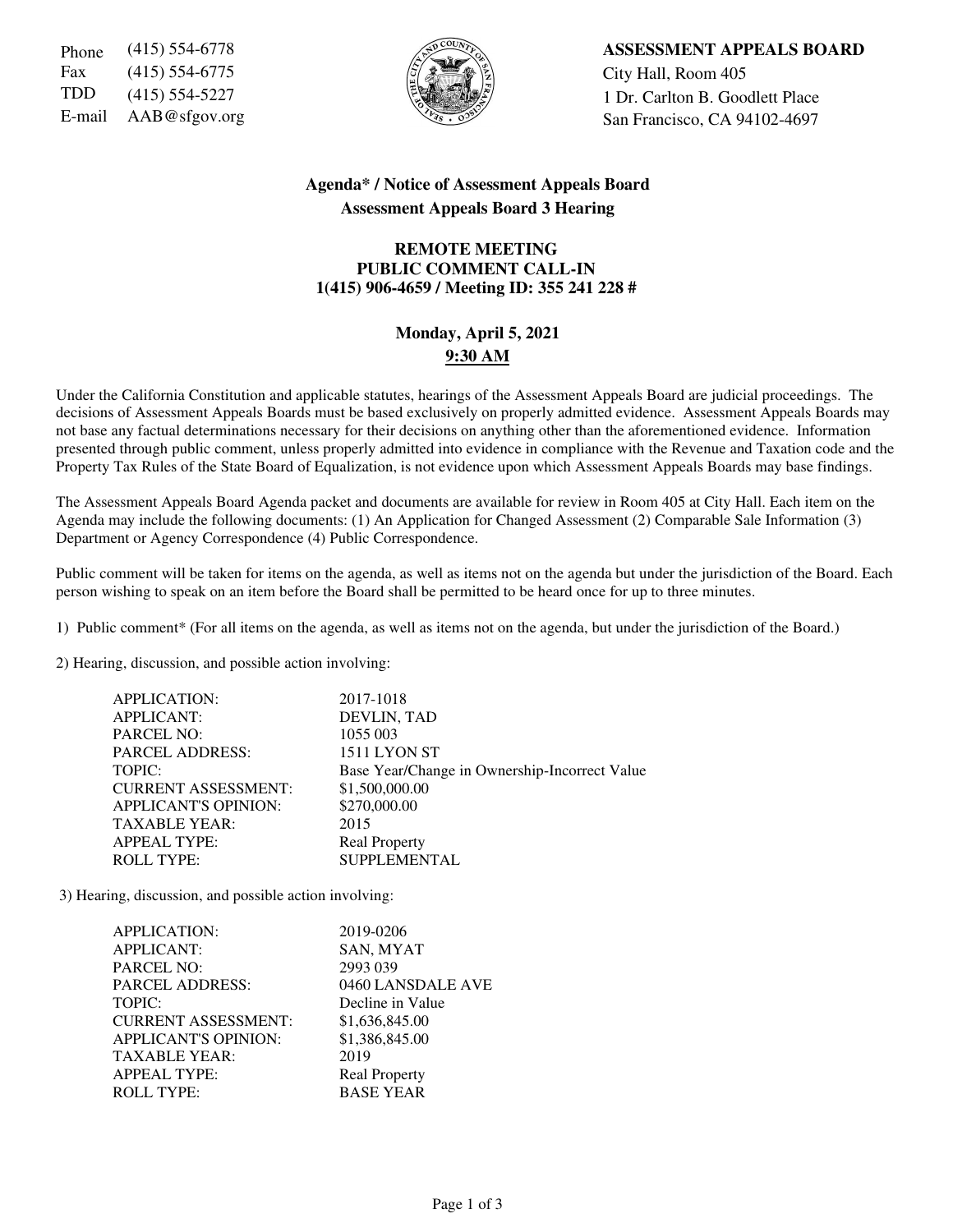Fax (415) 554-6775  $\left|\frac{5}{2}\right| \times \left|\frac{8}{2}\right|$  City Hall, Room 405



## Phone (415) 554-6778 **ASSESSMENT APPEALS BOARD**

TDD  $(415)$  554-5227  $\left\{\begin{matrix} \sqrt{2} & \sqrt{2} \\ \sqrt{2} & \sqrt{2} \end{matrix}\right\}$  1 Dr. Carlton B. Goodlett Place E-mail  $AAB@sfgov.org$  San Francisco, CA 94102-4697

4) Hearing, discussion, and possible action involving:

| APPLICATION:                | 2019-0207            |
|-----------------------------|----------------------|
| <b>APPLICANT:</b>           | SAN, MYAT            |
| PARCEL NO:                  | 2993 039             |
| <b>PARCEL ADDRESS:</b>      | 0460 LANSDALE AVE    |
| TOPIC:                      | Decline in Value     |
| <b>CURRENT ASSESSMENT:</b>  | \$1,702,972.00       |
| <b>APPLICANT'S OPINION:</b> | \$1,386,845.00       |
| <b>TAXABLE YEAR:</b>        | 2019                 |
| <b>APPEAL TYPE:</b>         | <b>Real Property</b> |
| <b>ROLL TYPE:</b>           | <b>REGULAR</b>       |
|                             |                      |

5) Hearing, discussion, and possible action involving:

| APPLICATION:                | 2019-0431                                  |
|-----------------------------|--------------------------------------------|
| <b>APPLICANT:</b>           | DIAS, OSCAR                                |
| <b>PARCEL NO:</b>           | 2440019                                    |
| <b>PARCEL ADDRESS:</b>      | 2575 39TH AVE                              |
| TOPIC:                      | Base Year/New Construction-Incorrect Value |
| <b>CURRENT ASSESSMENT:</b>  | \$24,000.00                                |
| <b>APPLICANT'S OPINION:</b> | \$0.00                                     |
| <b>TAXABLE YEAR:</b>        | 2019                                       |
| <b>APPEAL TYPE:</b>         | <b>Real Property</b>                       |
| <b>ROLL TYPE:</b>           | <b>BASE YEAR</b>                           |

#### **KNOW YOUR RIGHTS UNDER THE SUNSHINE ORDINANCE**

Government's duty is to serve the public, reaching its decision in full view of the public. Commissions, boards, councils and other agencies of the City and County exist to conduct the people's business. This ordinance assures that deliberations are conducted before the people and the City operations are open to the people's review.

For more information on your rights under the Sunshine Ordinance (San Francisco Administrative Code, Chapter 67) or to report a violation of the ordinance, contact by mail Sunshine Ordinance Task Force, 1 Dr. Carlton B. Goodlett Place, Room 244, San Francisco, CA 94102-4689; by phone at 415.554.7724, by fax at 415.554.5163, or by e-mail at sotf@sfgov.org.

Citizens may obtain a free copy of the Sunshine Ordinance by printing the San Francisco Administrative Code, Chapter 67 on the Internet, at http://www.sfgov.org/sunshine/

#### **Ethics Requirements**

Individuals and entities that influence or attempt to influence local legislative or administrative action may be required by the San Francisco Lobbyist Ordinance [SF Campaign & Governmental Conduct Code § 2.100] to register and report lobbying activity. For more information about the Lobbyist Ordinance, please contact the San Francisco Ethics Commission at 25 Van Ness Avenue, Suite 220, San Francisco, CA 94102; telephone (415) 252-3100; fax (415) 252- 3112; Web Site www.sfgov.org/ethics.

Under Campaign and Governmental Conduct Code, Section 1.127, no person or entity with a financial interest in a land use matter pending before the Board of Appeals, Board of Supervisors, Building Inspection Commission, Commission on Community Investment and Infrastructure, Historic Preservation Commission, Planning Commission, Port Commission, or the Treasure Island Development Authority Board of Directors, may make a campaign contribution to a member of the Board of Supervisors, the Mayor, the City Attorney, or a candidate for any of those offices, from the date the land use matter commenced until 12 months after the board or commission has made a final decision, or any appeal to another City agency from that decision has been resolved. For more information about this restriction, visit sfethics.org.